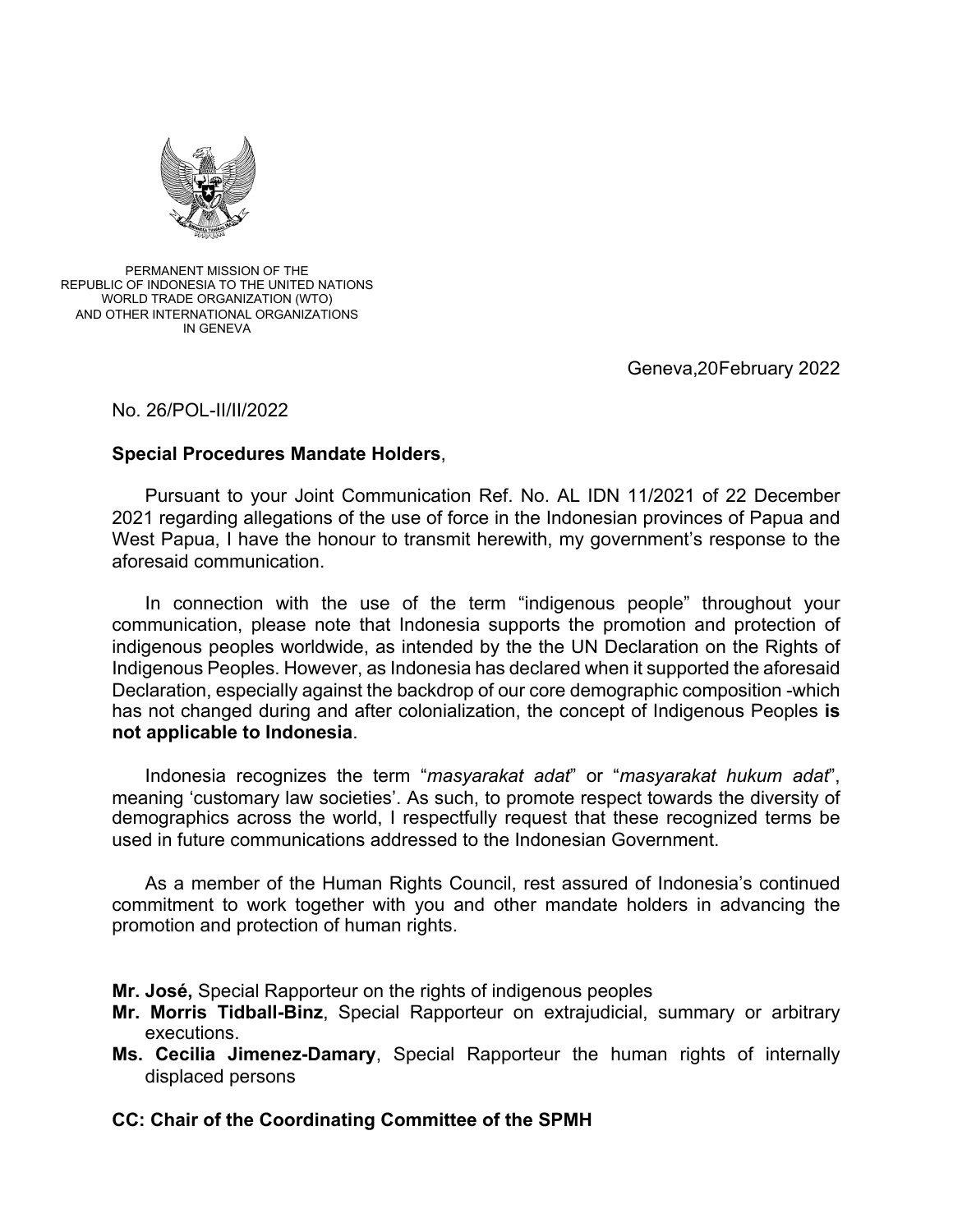Please accept, Special Procedures Mandate Holders, the assurances of my highest consideration

 Yours sincerely, Febrian A. Ruddyard

Ambassador/Permanent Representative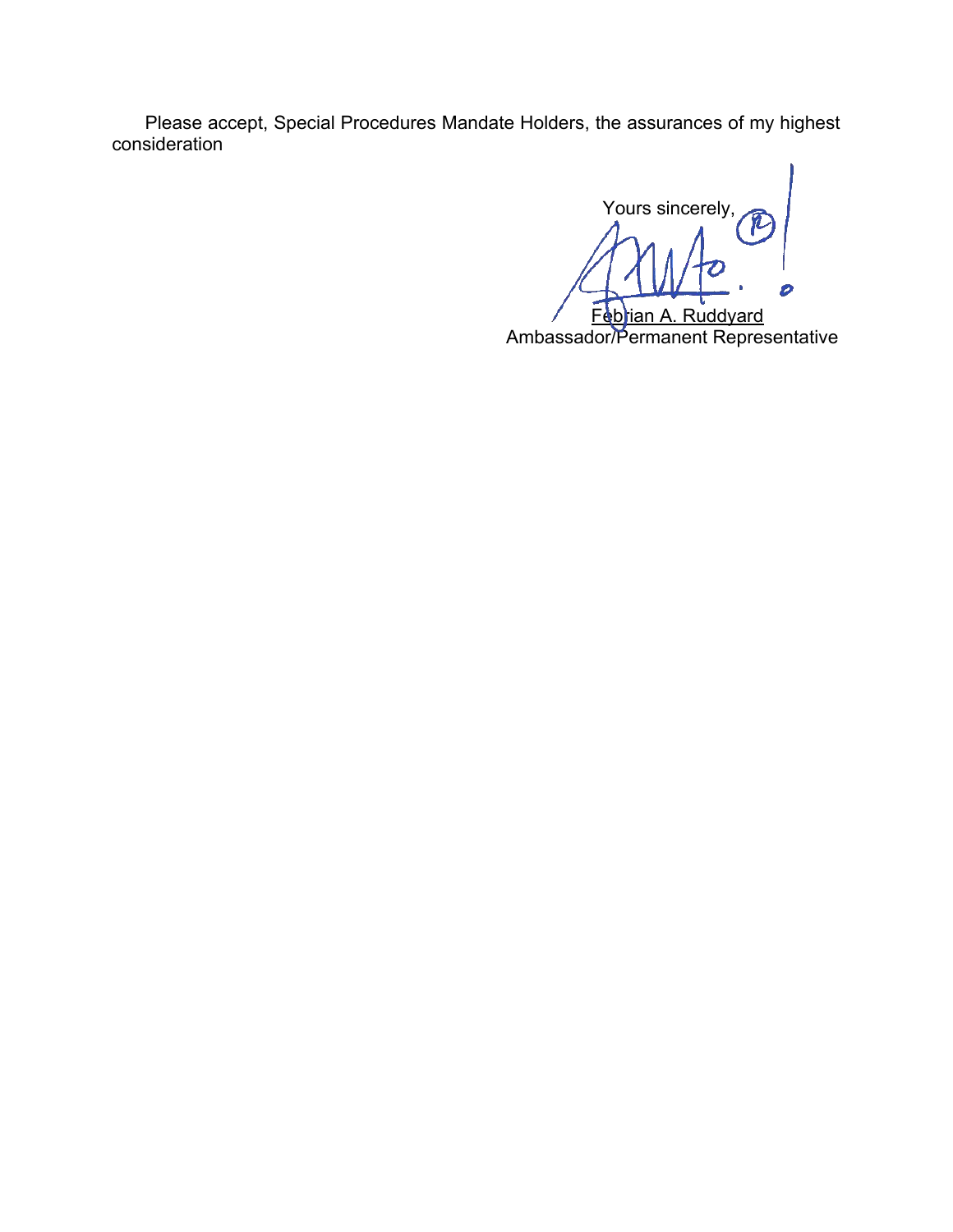# **Reply of the Government of Indonesia to the Joint Communication of the Special Procedures Mandate Holders Ref. No. AL IDN 11/2021 of 22 December 2021**

# **A. Introduction**

Pursuant to your Joint Communication, Ref. No. AL IDN 11/2021 of 22 December 2021, including our responses to previous communication, Ref. No. IDN 4/2021, IDN 2/2021, IDN 4/2020, IDN 5/2020, IDN 1/2020, IDN 7/2019, IDN 6/2019, IDN 3/2019, and IDN 7/2018, the Government of Indonesia (GoI) would like to reiterate once again the assurance that the fate and welfare of the people in the Provinces of Papua and West Papua have been and will always be our top priority.

**The GoI has made clear on numerous occasions that the use of excessive force, extrajudicial killings, enforced disappearance, and torture have no place in our society**. As will be stated in our clarifications below - including what has been emphasized in our previous communications - the GoI has exhaustively demonstrated national efforts, **based on the rule of law**, in addressing alleged cases according to applicable laws, emphasizing victim's justice and ending impunity.

Under President Joko Widodo's administration, the priority to accelerate development and welfare in Papua goes hand in hand with the necessity to ensure stability and peace for the community. In the past, many innocent civilians, including health workers and construction workers, have fallen victims to threats and violence by the armed criminal groups. Thus, despite being far from ideal, the situation in several areas currently still warrants the deployment of security forces.

The GoI took note of the concerns regarding the rights of the population who have been displaced due to various reasons, including internal conflicts between tribes and security operations. Their fundamental rights, including the right to health and education, continue to be guaranteed through central and local government programs for social assistance and health services. Although there are still many challenges on the ground, mainly due to the geographical context and security situation, there has never been a deliberate attempt as alleged, primarily based on discrimination, to prevent the entry of various social assistance to those in need.

As mentioned earlier, under applicable national and international law, this security situation warrants the deployment of military - police forces to secure and defend the people. Noting the concern of the Mandate Holders, the GoI would like **to assure that the rules of engagement and procedures for operation** in Papua adhere with the framework of the international human rights norms. Series of training for police, prosecutor, and judge are conducted regularly to raise their awareness on human rights, including those embedded in ICCPR. We recommend that the Mandate Holders look at Annex.1 of Indonesia's Second Periodic Report for the ICCPR.

The GoI also took note of the concerns raised regarding accusations of racism and expressly rejected allegations of the pervasive culture of racism within the police and military units. Past claims of violence related to alleged racism in Papua and West Papua (no longer "Irian Jaya") have been clarified with full respect to the law.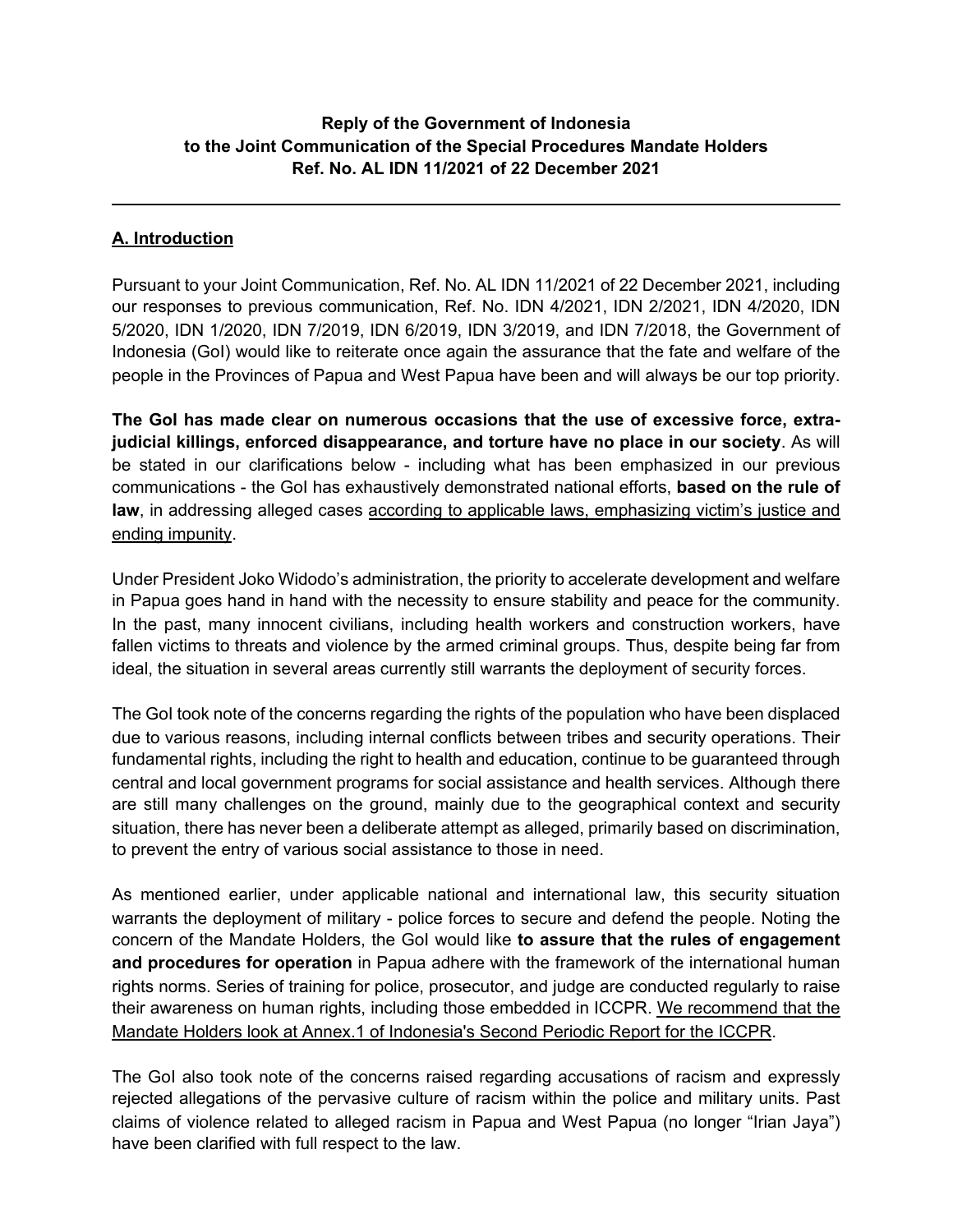In most alleged abuse of power, there have been investigations, and punishments to the perpetrators have been handed down. This shows that Indonesia, as the State Party of the International Covenant on Civil and Political Rights (ICCPR), is committed to guaranteeing fundamental rights, primarily those listed by the Mandate Holders in their communication.

In responding to various issues of concern raised by the Mandate Holders, the GoI has coordinated with multiple parties and made every effort to provide accurate clarification. We took this process as a total commitment to providing clear and sound clarifications regarding the concerns raised. Some of the cases are part of the current investigation. Accordingly, the GoI is unable to comment upon it other than to indicate that our law enforcement officials are working hard to identify and hold accountable those who engaged in violence and other criminal activities.

The GoI would also like to emphasize that a follow-up of this communication will not stop once our reply has been sent. The domestic process will continue to ensure that the fundamental rights of the people of Papua continue to improve.

The GoI continues to respect the mandates given by the UN Human Rights Council to Mandate Holders. We stand ready to engage and support the implementation of their tasks as long as it follows their respective mandates and code of conduct. We deem that the Mandate Holders must uphold the constructive approach and genuine dialogue in cooperation with member states.

Thus being said, we are pleased to provide the following information regarding the specifics in the letter.

# **B. Clarifications regarding allegations of extra-judicial killings, enforced disappearances, torture, and excessive use of force**

Once again, it is worth noting for the Mandate Holders to understand that several regions in the Province of Papua and West Papua are still haunted by the terror of armed criminal groups. This includes places mentioned in the communication.

To achieve their agenda and spreading terror, the armed criminal groups have sporadically carried out attacks not only towards police and military personnel, but also to civilians including **women, children, health workers, construction workers, local election officer, and teachers**. They have attacked and destroyed not only police stations or military posts in remote areas, but also schools, health centres, non-military hub-airports, markets, residential areas, and other public facilities.

While it is not easy to identify the exact number of the victims, it is estimated that since 2014 attacks conducted primarily by the armed criminal groups have caused deaths and injuries with details as follows: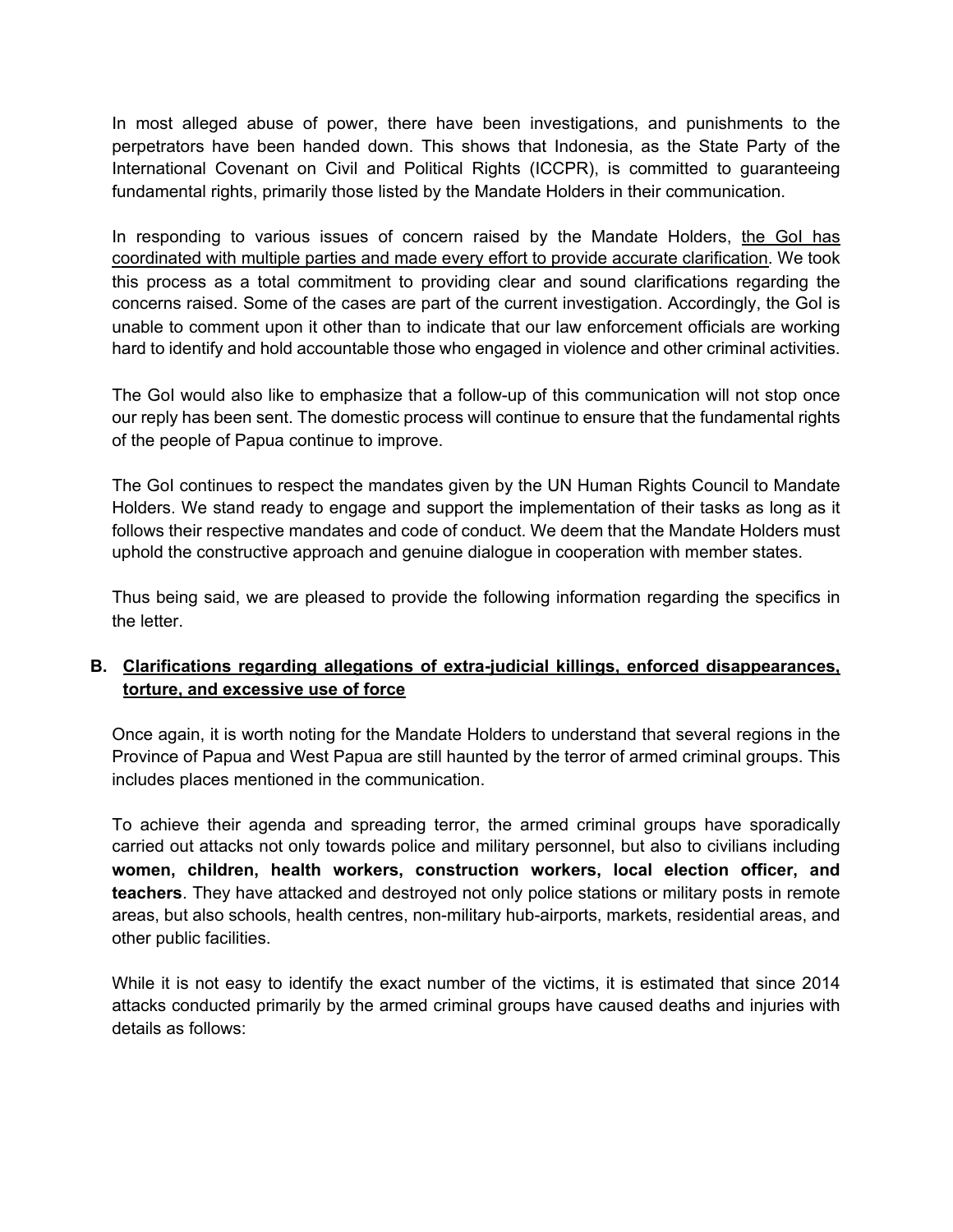

|                          | <b>Death</b> | <b>Injured</b> |
|--------------------------|--------------|----------------|
| <b>Military Officers</b> | 38           | 92             |
| <b>Police Officers</b>   | 14           | 44             |
| <b>Civilians</b>         | 89           | 77             |

The criminal groups' frequent aggressions also made it difficult for the Government to carry out various development programs and deliver basic needs to the people on the ground.

*"A notorious example is the attacks on a health care facility in Kiwirok District, Pegunungan Bintang, on 13-14 September 2021. The group attempted to murder the health workers inside the building, ended with injuring many, several were tortured but survived. A nurse named was brutally killed and tortures. Other public facilities were also attacked and burned in that aggression, including houses and schools"*.

Against this background, we would like to reiterate once again to the Mandate Holders, that the places mentioned in the communications are zones where armed criminal groups frequently operate attacks. Instead of seeing the situation in conflict areas in Papua and West Papua as a set of GoI and security personnel failures in bringing welfare for the people – as the communication insinuates – we wish the Mandate Holders to see the situation with a bigger picture.

Hence, the following explanation should serve as clarifications and provide additional information to the various allegations conveyed through the Mandate Holders' communication.

# **1. Regarding the incident in Sugapa, 26 October 2021**

On the same day of this incident, an armed criminal group launched an attack towards Sugapa Police Station, Sugapa Military District Command, and military officers on patrol. As self-defense,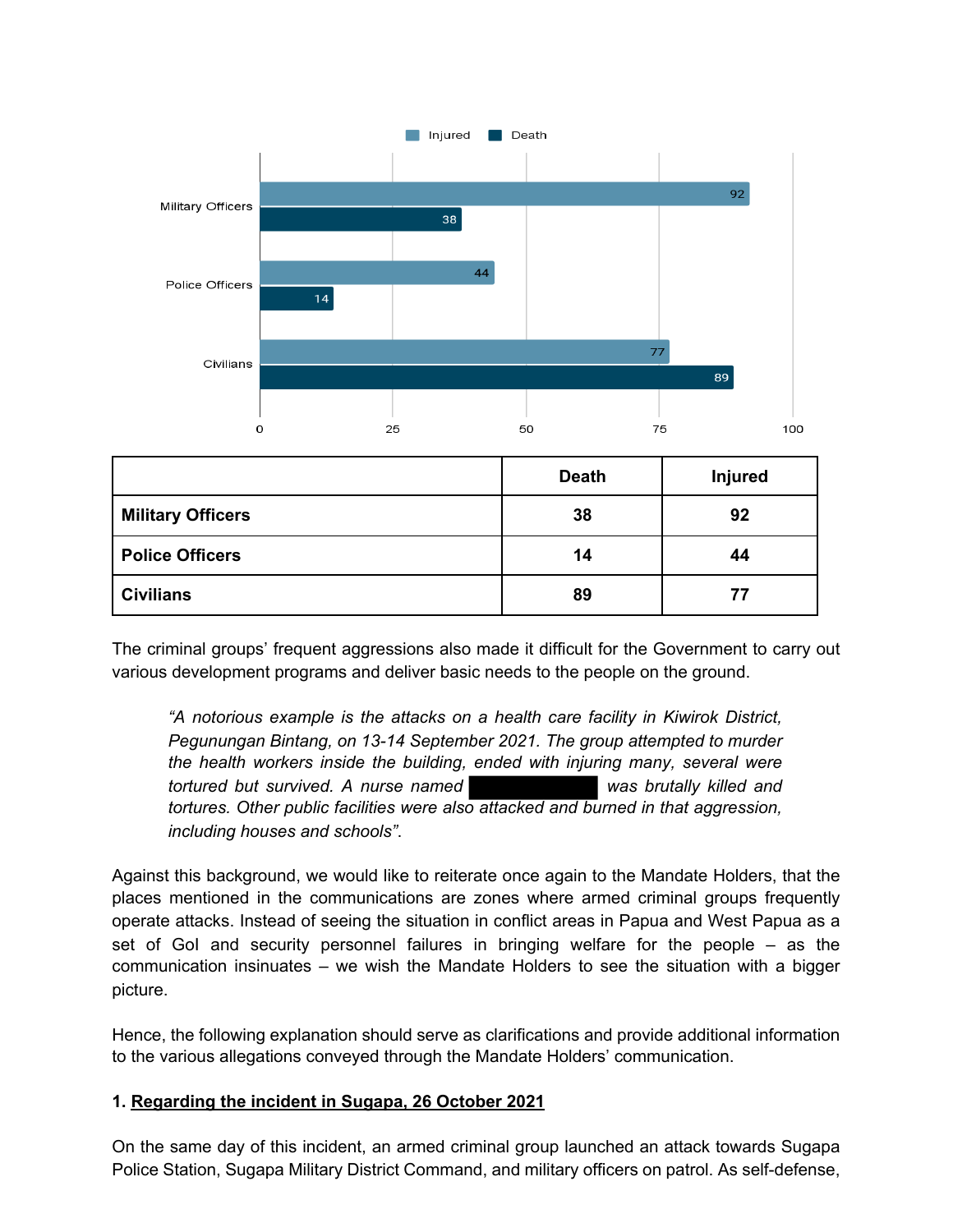the police and military officers launched a counterattack causing a gun clash with the criminal group. While there were no victims from the police nor military officers, it is dreadful that two children had to be the victims of the attack.

Following that day, the father of the children, Mr. Markus Majau reported the death of his two children to Intan Jaya District Police Station.

- *The case has been under investigation to bring the perpetrators - whose bullets injured and killed the children - to justice.* 

# **2. On the allegation of enforced disappearance of Mr. Samuel Kobogau**

After months of investigation, military police in Papua have declared seven military personnel as suspects in relation to the disappearance of Mr. Samuel Kobogau. The seven suspects will further undergo a military trial process to be held responsible for their unauthorized and unlawful conduct.

As part of the investigation to find the victim, in early February 2022, police excavated some areas around Holomama, a military post in Intan Jaya, where Mr. Kobogau was reportedly buried. However, until the submission of this reply, his body has not been discovered.

- *The military police are also frequently providing updates of investigation to the family of Mr. Kobogau.* 

# **3. Regarding the images of six suspects on 28 September 2021**

The arrest, detention, and subsequent judicial proceedings of 6 (six) Papuans on 28 September 2021 are the legal process arising from the attack and murder of 4 (four) members of military personnel on 2 September 2021 in Kokas Village, Aifat Selatan (South Aifat) District, Maybrat Regency, West Papua Province.

The six suspects are part of an armed criminal group, militia of *Komite Nasional Papua Barat* (National Committee for West Papua/KNPB) in the Maybrat Region led by Silas Ky (fugitive) and Manfret Fatem (fugitive). They are primarily charged with premeditated murder or alternatively premeditated maltreatment.

Due to security reasons, the blindfolding of the suspects was a needed temporary action during the capture of the suspects. Immediately after arriving at Sorong Selatan (South Sorong) Police Station, the police removed the blindfold. The pictures of the blindfolded six suspects were taken right before the police removed the blindfolds.

After being arrested and interviewed, the police decided to release three suspects, and continue the legal process towards three other suspects, (21 years old), (18 years old), and a juvenile (14 years old).

- *The three suspects are now in trial, with the juvenile being tried in Juvenile Court pursuant to Law No. 11 of 2012 on Juvenile Criminal Justice System.*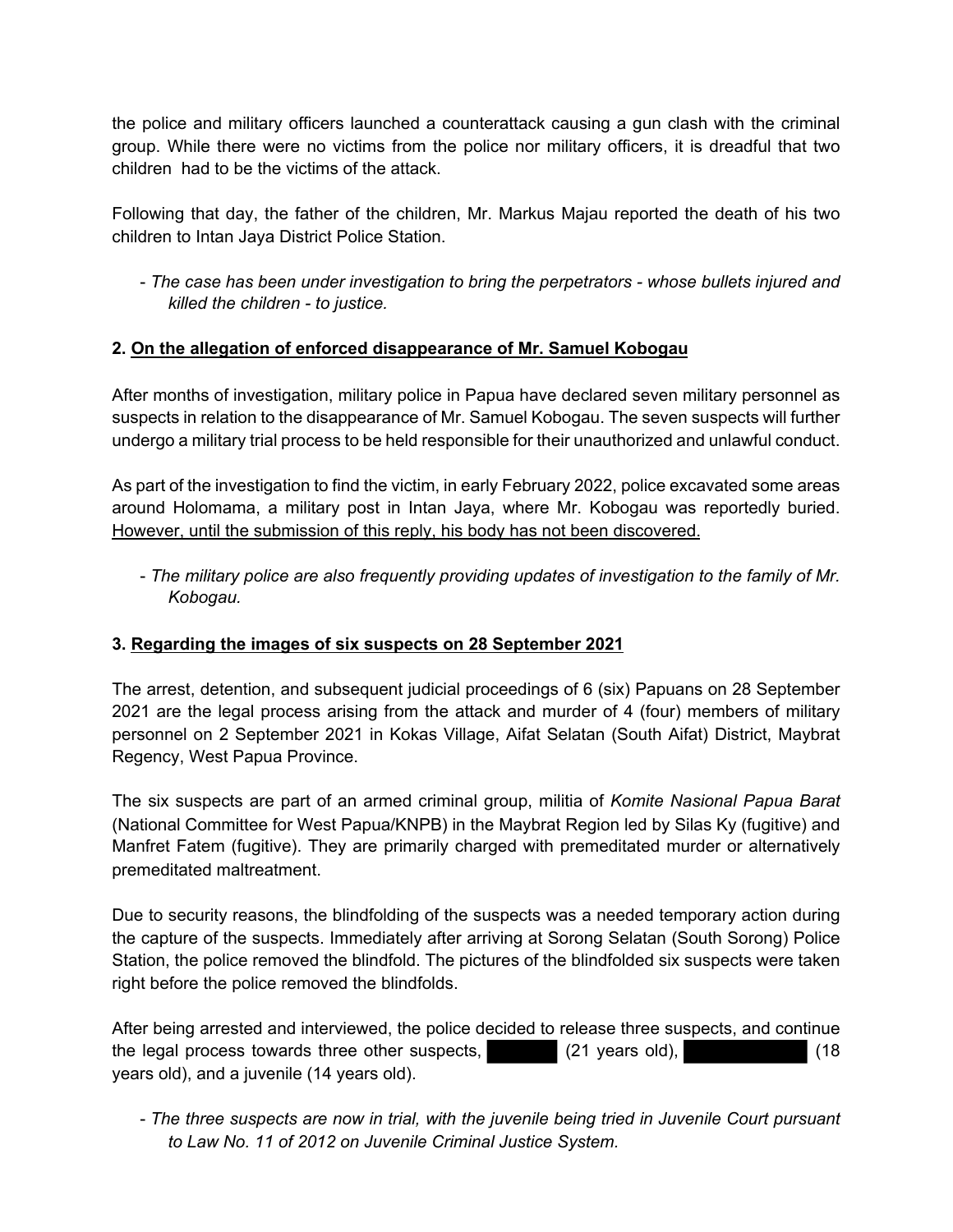It is important to highlight that the case demonstrates the practice of KNPB to use and train children to participate in criminal activities.

# **4. Regarding the incident of Mr. Patianus Kogoya on 3 June 2021**

The alleged murders of Mr. Patianus Kogoya, Mrs. Paitena Murib (not the wife of Mr. Patianus Kogoya), and Mr. (not Mr. Erialek Kogoya) are still **under police investigation**. The Police have been collecting evidence, including by performing an **autopsy** and **interviewing witnesses**. The Police are also planning to conduct careful examinations of the crime scene, however the security situation poses a challenge to the execution of this plan.

- *But so far, witness investigation leads that the criminal group West Papua National Liberation Army was the one who executed and attacked the mentioned victims.* 

We would also like to highlight that the allegation in your letter contains several essentially **inaccurate** information:

- 1. It was mentioned that the security members allegedly killed the victims were members of **the 613 Raider Battalion/Garuda Raja Alam** and of **the Battalion 315 Garuda Infantry** unit, while the military group that was on duty for that area was the **Battalion 715 Raider Infantry**.
- 2. Mrs. Paitena Murib **was not the wife** of Mr. Patianus Kogoya. She was the wife of another head of village - Aminggaru Village, which at the time of the murder some buildings in the village were burned by the separatist group.
- 3. It was Mr. Nelinus Kogoya, not Erialek Kogoya, the third victim of the incident.

We urge the Mandate Holders to cross-check, clarify, and examine any information received, to prevent the use of Mandate Holders by criminal groups as a channel to spread misinformation, incite hatred, and aggravate the security situation on the ground.

# **5. Military's rules of engagement and precise procedures of the army and police units engaged in counter-insurgency**

Prior to joining the security operations in Papua, the relevant personnel are guided with **Operation Order Rumeksa 21 No. 01**. It lays out, among others, the rules and procedure of intentional use of lethal force:

- Only if it is absolutely unavoidable to protect human life;
- Carried out as self-defense or to protect other people from unlawful attacks to their honor and property;
- Launched with careful control and aimed to make the opponent surrender;
- Not excessive, avoiding excessive physical or material lost;
- Not to inflict pain but to ensure protection to anyone considered *persons hors de combat* or wounded and sick;
- Not to harm anyone who is defenseless; and
- To avoid inhumane and brutal attacks.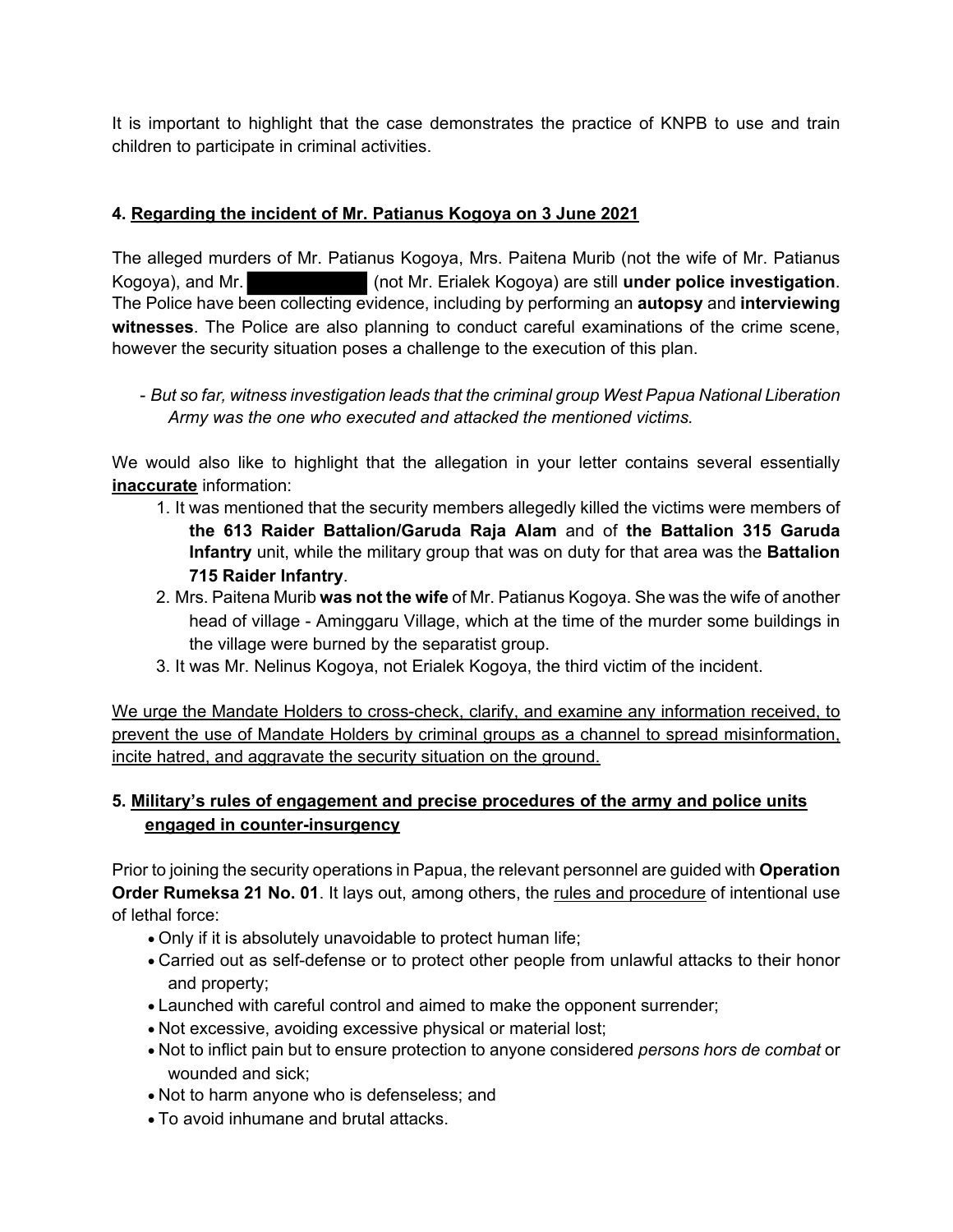In addition to the Operation Order, all military personnel are equipped with **two pocket books**: the Guide Book to Implement Human Rights and the Rules on the Conduct of Hostilities based on International Humanitarian Law.

Indonesia's military continues to integrate and implement international humanitarian law within its organization, including in training programs, technical cooperation, capacity building programs, standard operating procedures, and rules of engagement.

With multiple partners, including the International Committee of the Red Cross (ICRC), the military held and engaged in various dialogues on contemporary issues of international humanitarian law. In 2021, in cooperation with the ICRC, the military officers in Regional Military Command (KODAM) XVII Cendrawasih Papua participated in a seminar regarding military involvement in security operations and it will continue this year with KODAM XVIII Kasuari of West Papua. Considering the different nature of military and police, this seminar would strengthen each role in carrying out various security operations.

Similarly, the Police also actively engage with relevant stakeholders to increase its capacity and ensure compliance on its conduct. In March 2022, the Police and the ICRC will hold a Workshop on International Norms and Standards in the Use of Force and Law Enforcement Operations to local police in Papua and West Papua. This is a maintained practice as a regular effort to increase the capacity and awareness of police to fully comply with the law.

### **Clarifications:**

We wish to call on the Special Rapporteurs' awareness that "Iryan Jaya" or "Irian Jaya" as mentioned on page 7 of your letter is no longer used to refer to Papua Province and West Papua Province since the enactment of **Law No. 21 of 2001** on Special Autonomy for the Papua Province.

# **C. Allegations related to internal displacement, social and humanitarian aid, and obstruction to aid organizations**

Internal displaced persons (IDPs) in Provinces of Papua and West Papua are victims of different causes. They fled from their homes not only because of **criminal groups' aggressions**, but also because of **social conflict between tribes, conflict coming out of local or regional elections**, **natural disaster**, and even because of a **house fire** that burned at least 200 houses.

The GoI has conducted many efforts to data the IDPs, provide humanitarian care for the IDPs, and prepare programmes to repatriate the remaining IDPs. Below are several examples of GoI's measures that have been taken to provide humanitarian care and repatriate IDPS:

### **1. Maybrat Regency**

IDPs in Maybrat Regency fled their homes in South Aifat District because of armed criminal group attacks on 2 September 2021 and 20 January 2022. They fled to the homes of their relatives who live in other districts or regencies, started on 1 September 2021, a day before the attacks because of the intimidation and campaign by the armed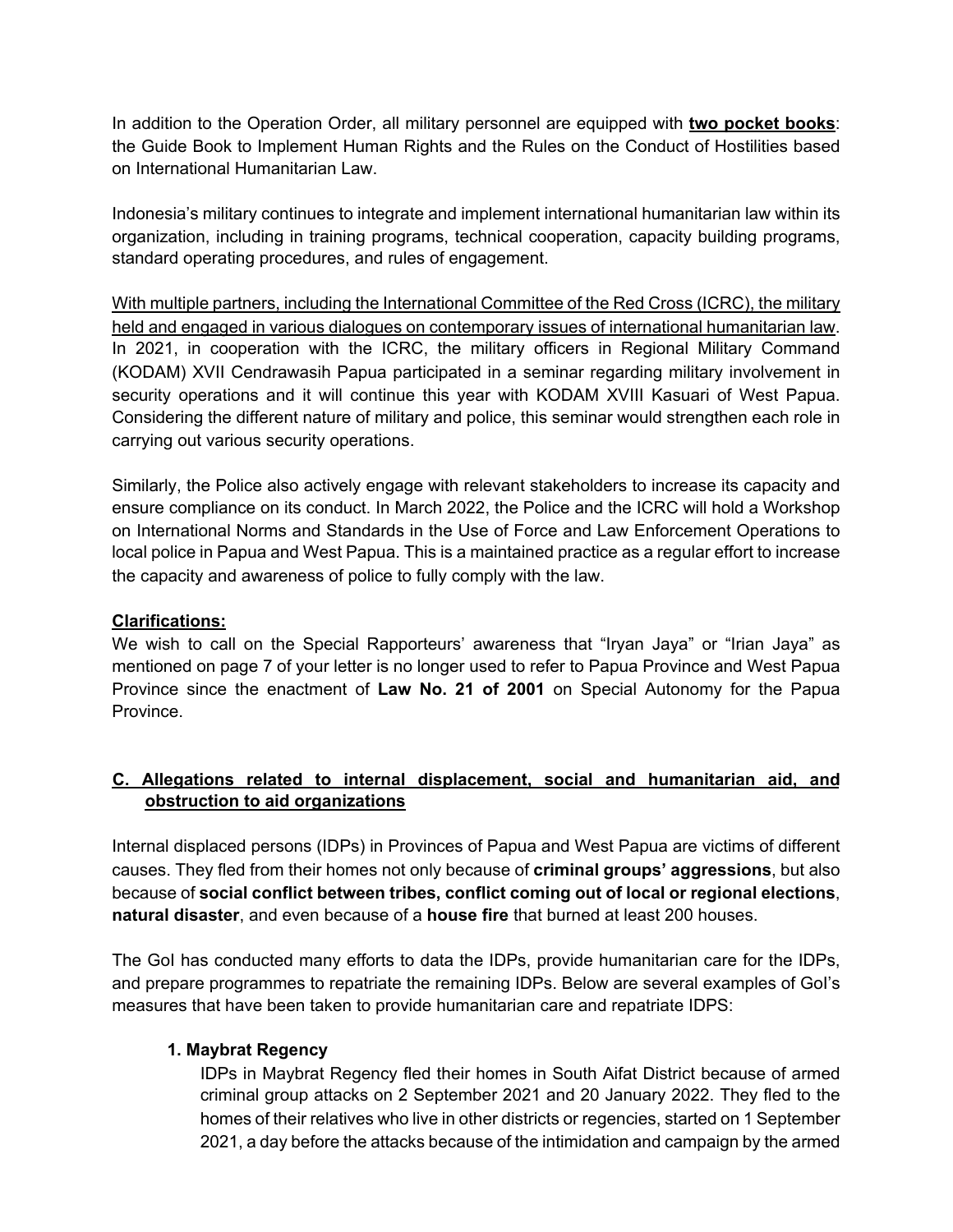group. In this case, IDPs have not stayed in temporary camps but in houses of their relatives.

Representatives of the National Commission of Human Rights (Komnas HAM) had also met the IDPs on 8 December 2021, in which one Commissioner was part of the visit. Moreover, the central and regional authorities have provided trauma healing programmes for the IDPs, conducted by professional psychologists.

- *As for humanitarian aid, so far the Maybrat Regency has sufficient funds to take care of the IDPs from South Aifat District. And for the repatriation process, most of the IDPs have come back to their homes.*

### **2. Pegunungan Bintang Regency**

IDPs in Bintang Regency are people who fled because of the armed criminal group attack in Kiwirok District, on 13 September 2021. Initially hundreds of IDPs stayed at places provided by the local authorities in collaboration with local churches. About half of them have been repatriated to their homes, and the remaining IDPs are mostly staying at their relatives' houses in Oksibil District.

- *The Ministry of Social Affairs have provided basic needs for the IDPS, such as clothes, foods, blankets, mattresses, kitchenware, etc.*

### **3. Intan Jaya Regency**

IDPs of Intan Jaya Regency are people who fled because of a series of attacks conducted by armed criminal groups in districts of Intan Jaya Regency since February 2021. There are hundreds of IDPs who stay at their relatives' houses in other districts/regency, churches, and government buildings.

- *The Ministry of Social Affairs have provided basic needs equal to almost 1.5 billion of Rupiah for the IDPS, such as clothes, school set for children, entertainment set for children, foods, blankets, mattresses, kitchenware, etc.*

### **4. Nduga Regency**

IDPs of Nduga Regency are people who fled because of attacks conducted by armed criminal groups in Yal District, Nduga Regency, in December 2018. IDPs have stayed at their relatives' houses in other districts/regency, churches, and government buildings.

- *The Ministry of Social Affairs have provided basic needs equal to almost 5 billion of Rupiah for the IDPS, such as clothes, school set for children, entertainment set for children, foods, blankets, mattresses, kitchenware, etc.*

### **5. Yahukimo Regency**

IDPs of Yahukimo Regency are people who fled because of social conflict triggered by the death of the late Yahukimo Regent in Jakarta. IDPs have stayed at churches, and government buildings in Elelim District, Yahukimo Regency. Houses were burned.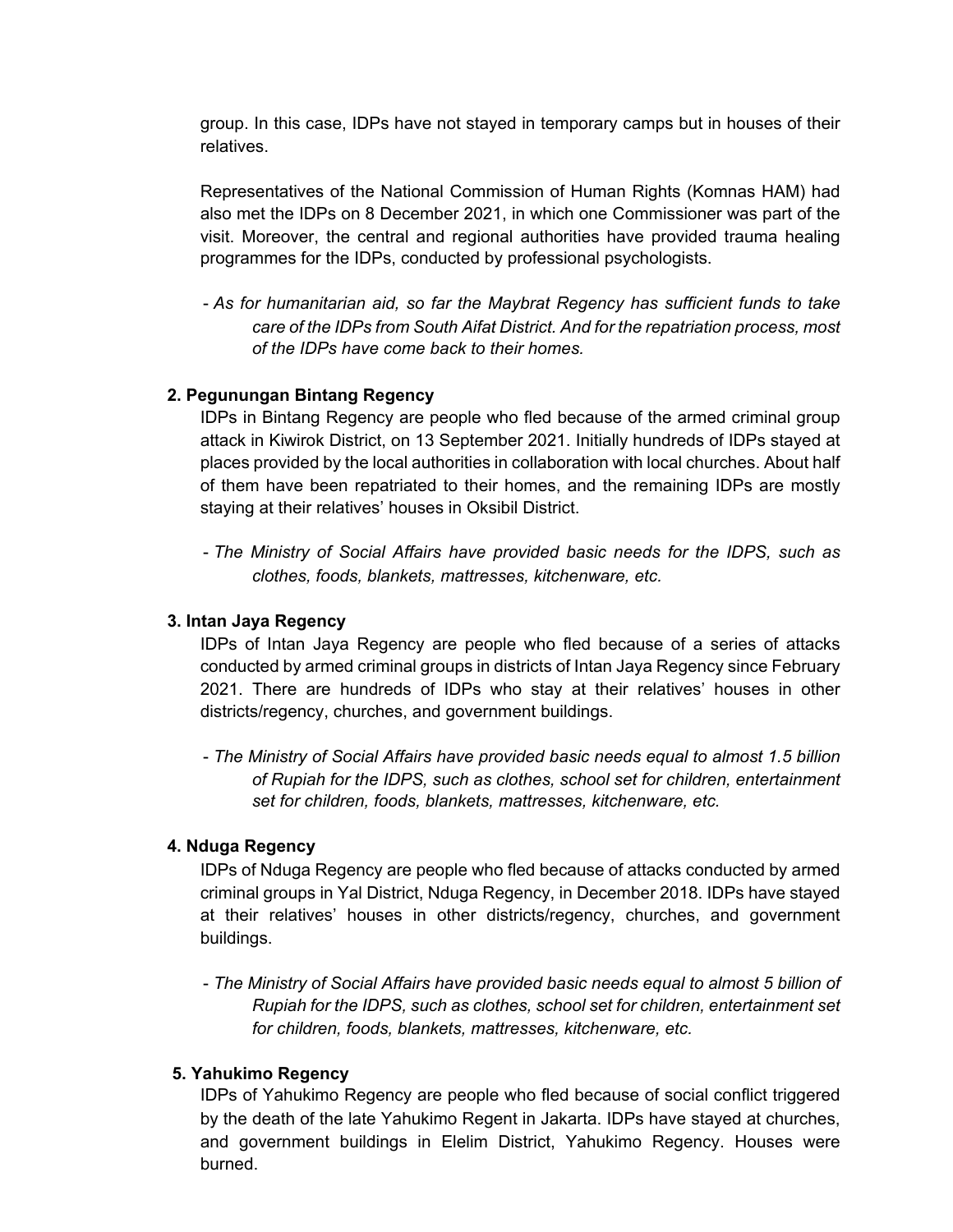- *The Ministry of Social Affairs have provided basic needs equal to millions of Rupiah for the IDPS, such as clothes, school set for children, entertainment set for children, foods, blankets, mattresses, kitchenware, etc.*

# **6. Yalimo Regency**

IDPs of Nduga Regency are people who fled because of social conflict stimulated by the decision of Indonesian National Court on Yalimo Regent election result. IDPs have stayed at churches, and government places in Elelim District, Yahukimo Regency. Houses, shops, cars were burned.

- *The Ministry of Social Affairs have provided basic needs equal to millions of Rupiah for the IDPS, such as clothes, school set for children, entertainment set for children, foods, blankets, mattresses, kitchenware, etc.*

In addition, we would also like to reiterate that the GoI **has never restricted access to Red Cross, local Christian churches, nor Komnas HAM**.

- Halts of requests for their personnel to come to some areas are due to security reasons, since those areas are still categorized as prone to the security and safety of civillians, as well as used by the armed groups as shooting zones.

**The ICRC** has had longstanding cooperation with Indonesia, its national police and armed forces, mainly in the form of a series of capacity building. ICRC was also heavily involved in drafting the national armed forces' Standard Operating Procedures and Rules of Engagement.

Moreover ICRC, together with the **Indonesian Red Cross**, have played an important role in handling the COVID-19 pandemic in Papua and West Papua. Since 2020, together with the national police, national armed forces, and other government institutions; ICRC and Indonesian Red Cross have conducted programmes in many isolated places in Papua and West Papua to boost vaccination rates, particularly among native Papuans. ICRC have also been involved in managing IDPs situations, such as in Nduga, Intan Jaya, and Lanny Jaya.

The engagement of **Komnas HAM** in the humanitarian measures for the IDPs has been mentioned in the earlier section of this response. The duties of Komnas HAM are guaranteed by law, hence the GoI is obligated to facilitate Komnas HAM in carrying out its duties. The **churches** play integral roles in Papua and West Papua's social construction. The GoI considers chuch leaders its valuable partners and continuously engages them, including in humanitarian measures in the region. Church buildings are also protected zones, and unfortunately the criminal armed groups often take advantage of this principle.

# **D. Closing**

Based on the explanations and clarifications provided, the GoI would like to express our concern that most of the allegations of cases raised have considerable weaknesses in terms of data accuracy. As a result, some of the narratives chosen in the Mandate Holders' communication